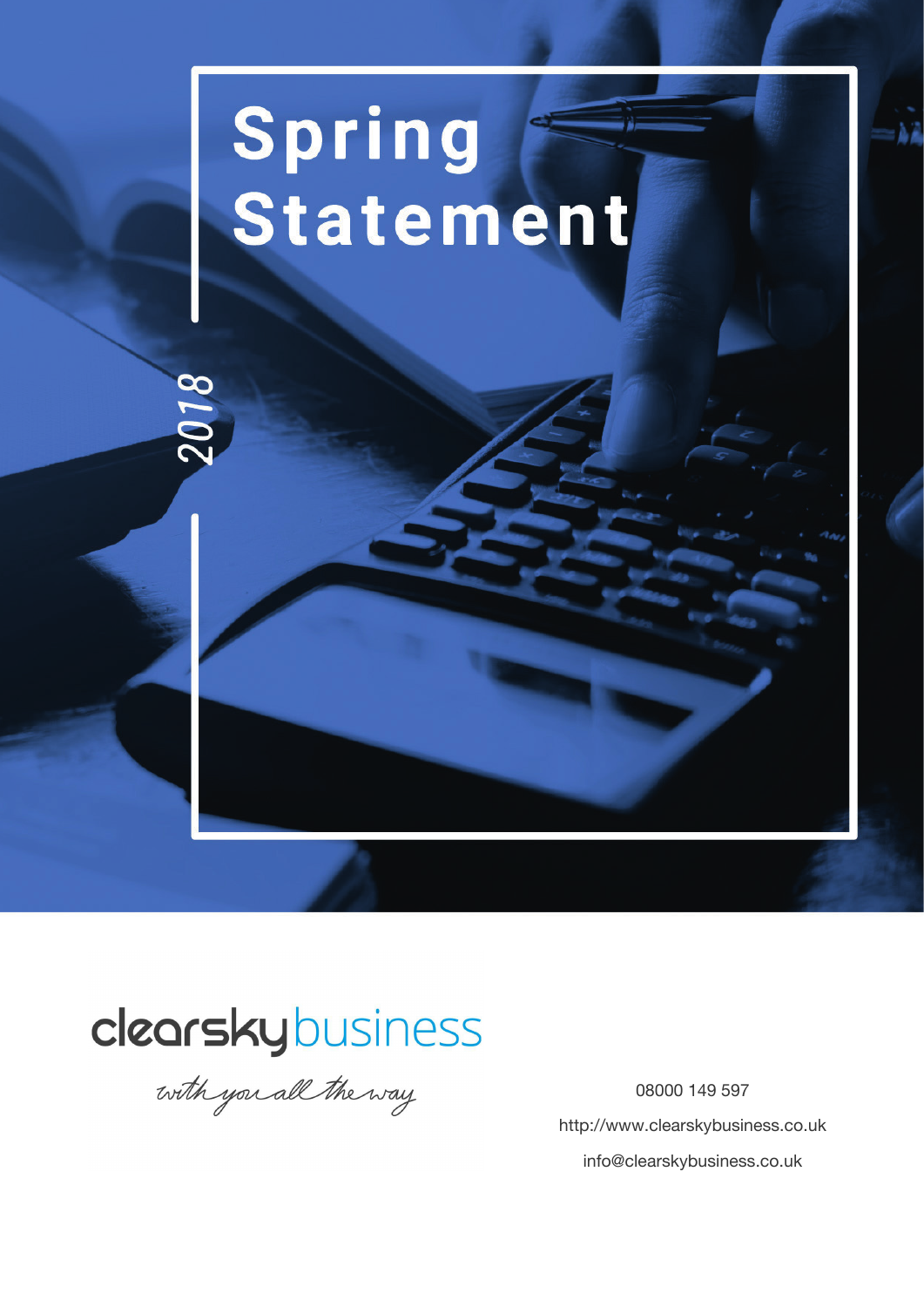#### **IMPORTANT INFORMATION**

The way in which tax charges (or tax relief, as appropriate) are applied depends upon individual circumstances and may be subject to change in the future. The information in this report is based upon our understanding of the chancellor's Spring Statement 2018, in respect of which specific implementation details may change when the final legislation and supporting documentation are published.

This document is solely for information purposes and nothing in this document is intended to constitute advice or a recommendation. You should not make any investment decisions based upon its content. ISA and pension eligibility depend on individual circumstances.

Whilst considerable care has been taken to ensure that the information contained within this document is accurate and up-to-date, no warranty is given as to the accuracy or completeness of any information.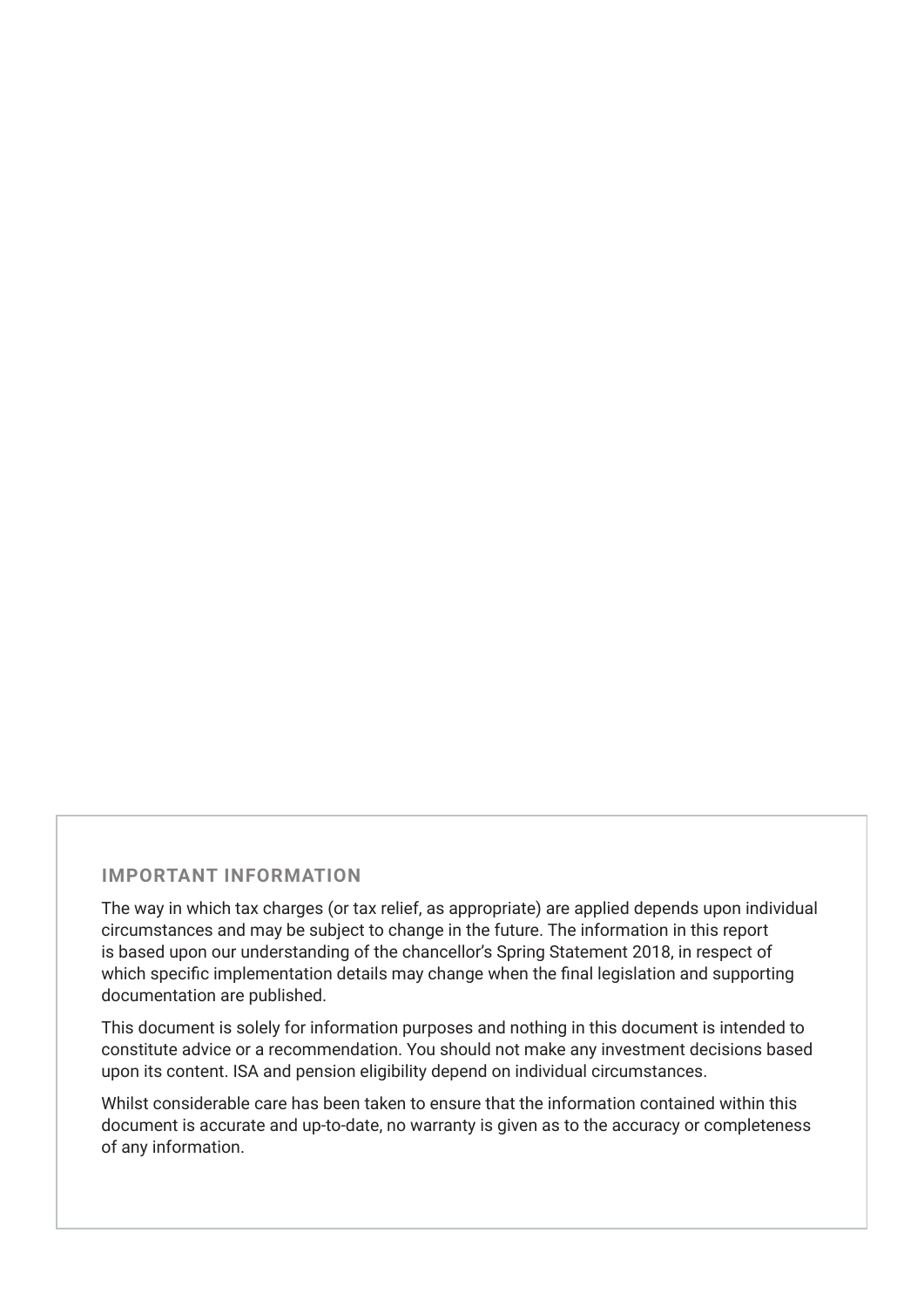

## A STATEMENT WITH FEW ANNOUNCEMENTS

Chancellor Philip Hammond has delivered his Spring Statement 2018, and on his promise to move away from two major fiscal announcements every year.

There was no red briefcase, no red book, and no tax changes as the chancellor announced updated economic forecasts in a speech lasting less than half the length of any of his previous statements.

Not that it comes as a surprise seeing that Hammond moved this to a Tuesday, rather than keeping it in its usual slot straight after prime minister's questions on a Wednesday.

Far from being a second financial statement of the tax year, the chancellor unveiled the latest economic forecasts alongside a raft of consultations.

The Ofice for Budget Responsibility (OBR) revised its forecast for growth up to  $1.5%$  – a rise of 0.1% on the previous forecast announced in Autumn Budget 2017.

However, GDP is expected to fall back to 1.3% in 2019 and 2020 as the OBR left its November 2017 forecast unchanged.

Borrowing fell to £45.2 billion in 2017/18 – £4.7 billion lower than the OBR's forecast in November 2017, while Hammond confirmed any further borrowing is expected to fund capital investment only.

Debt is also expected to start falling as a share of GDP in 2018/19, according to the OBR.

Aside from updated economic forecasts, the rest of the chancellor's attention focused on policy consultations – some new, others previously announced.

These consultations may feed into Autumn Budget 2018.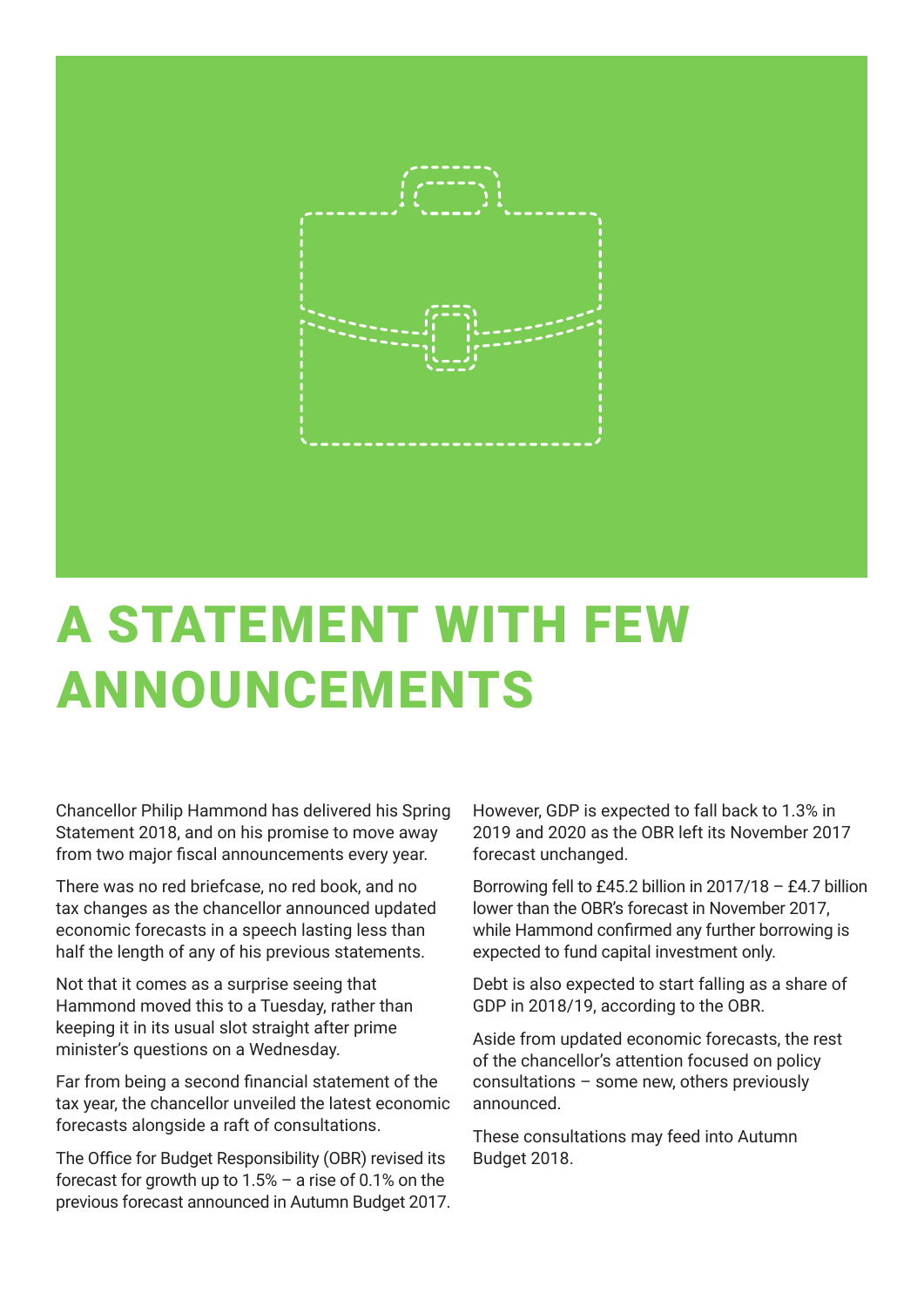# CONSULTATIONS

There were no tax changes and, as a result, there was a push towards dealing with potential alterations to the tax system via consultation.

#### **ALLOWING ENTREPRENEURS' RELIEF ON GAINS MADE BEFORE DILUTION**

It was announced that a consultation would be launched in relation to a possible change to the qualifying conditions for entrepreneurs' relief.

In some cases, an individual may lose eligibility for entrepreneurs' relief when their company's fundraising efforts and strategy for growth result in their shareholding becoming diluted below 5%. This may act as a barrier to growth for some firms.

The proposals include a new process by which individuals may remain entitled to entrepreneurs' relief on gains on shares in, or securities of, a company that relate to the time before the individual's shareholding became diluted.

The government proposes this may be achieved through:

- allowing individuals to elect to be treated as having disposed of and reacquired their shares at the then market value
- allowing individuals to defer the taxation of this gain until an actual disposal of the shares.

#### **TAXATION OF SELF-FUNDED WORK-RELATED TRAINING**

One focus of the government is to create a more skilled workforce, which has led to a consultation on the extension of tax relief for self-funded training by employees and the self-employed to support improving their skills and retraining.

At present, tax relief for employees or the self-employed who pay for their training can be highly restricted.

For example, a self-employed individual can normally deduct the costs of training incurred wholly and exclusively for their business where it maintains or updates existing skills, but not generally when it creates new skills.

This consultation is at an early stage and does not specify how to extend the existing scope of tax relief for self-funded, work-related training.

#### **EXTENSION OF SECURITY DEPOSIT LEGISLATION**

At Autumn Budget 2017, the government announced it would extend existing security deposit legislation to include corporation tax and the construction industry scheme (CIS) deductions from April 2019. This consultation seeks to determine the most effective means of introducing this change.

HMRC considers most businesses meet their tax obligations and pay the right amount of tax at the right time, but a small minority choose not to pay the tax they owe or seek to unfairly reduce their tax bill. HMRC already has the power to require high-risk businesses to provide an upfront security deposit, where it believes there is a serious risk of non-payment of tax.

This approach may be taken by HMRC where a significant amount of revenue, relative to the size of the business, is at risk. For the rules to apply, there must have been a failure to comply with return filing and payments of tax, or alternatively may apply where the personnel actively involved in the current business failed to pay the taxes due in another business.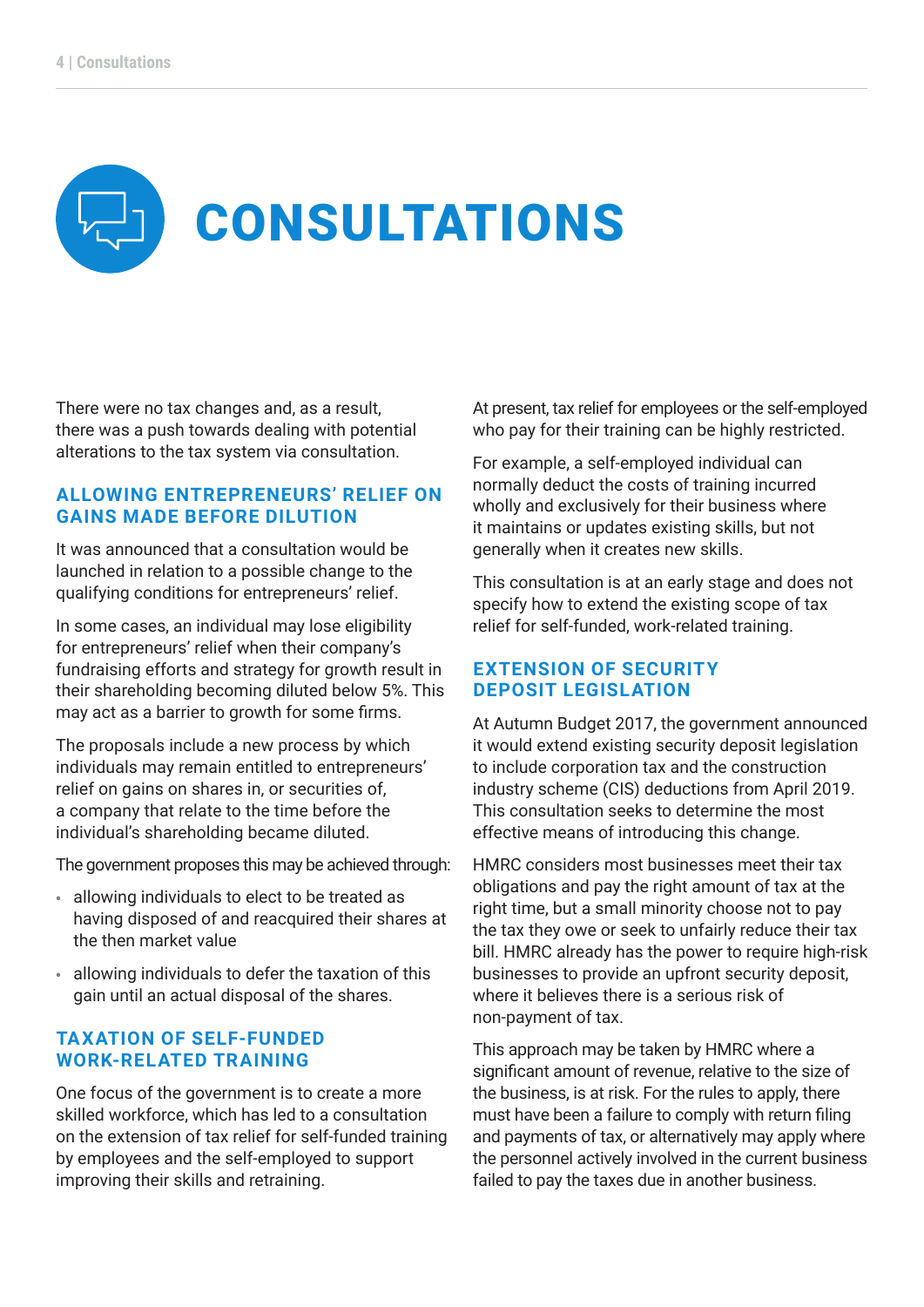Businesses that experience genuine dificulties are not the target of any of these measures. Instead, these measures target businesses that will not, rather than cannot, pay the tax that is due.

HMRC remains committed to helping businesses which want to pay on time.

For those who are struggling, HMRC may allow some flexibility, including time to pay arrangements.

Businesses with a poor compliance or payment record in relation to corporation tax or CIS may be required to make security deposits, putting additional pressure on cashflow.

#### **CASH AND DIGITAL PAYMENTS**

The review aims to find out more about removing barriers to digital payments, to better understand more about the costs and disincentives in making digital payments and what role the government can play in addressing these issues.

The government is using the consultation to determine how it can ensure cash remains accessible, especially for those groups who use cash for legitimate purposes.

Of course, the government is also seeking to determine what more can be done to clamp down on the minority who use cash to evade tax or launder money.

As part of this process, the government wishes to review large cash transactions and determine why these are used, plus assess the impact on businesses of adopting the approach taken by other countries to limit these transactions. Such impacts include the consequences for tax compliance.

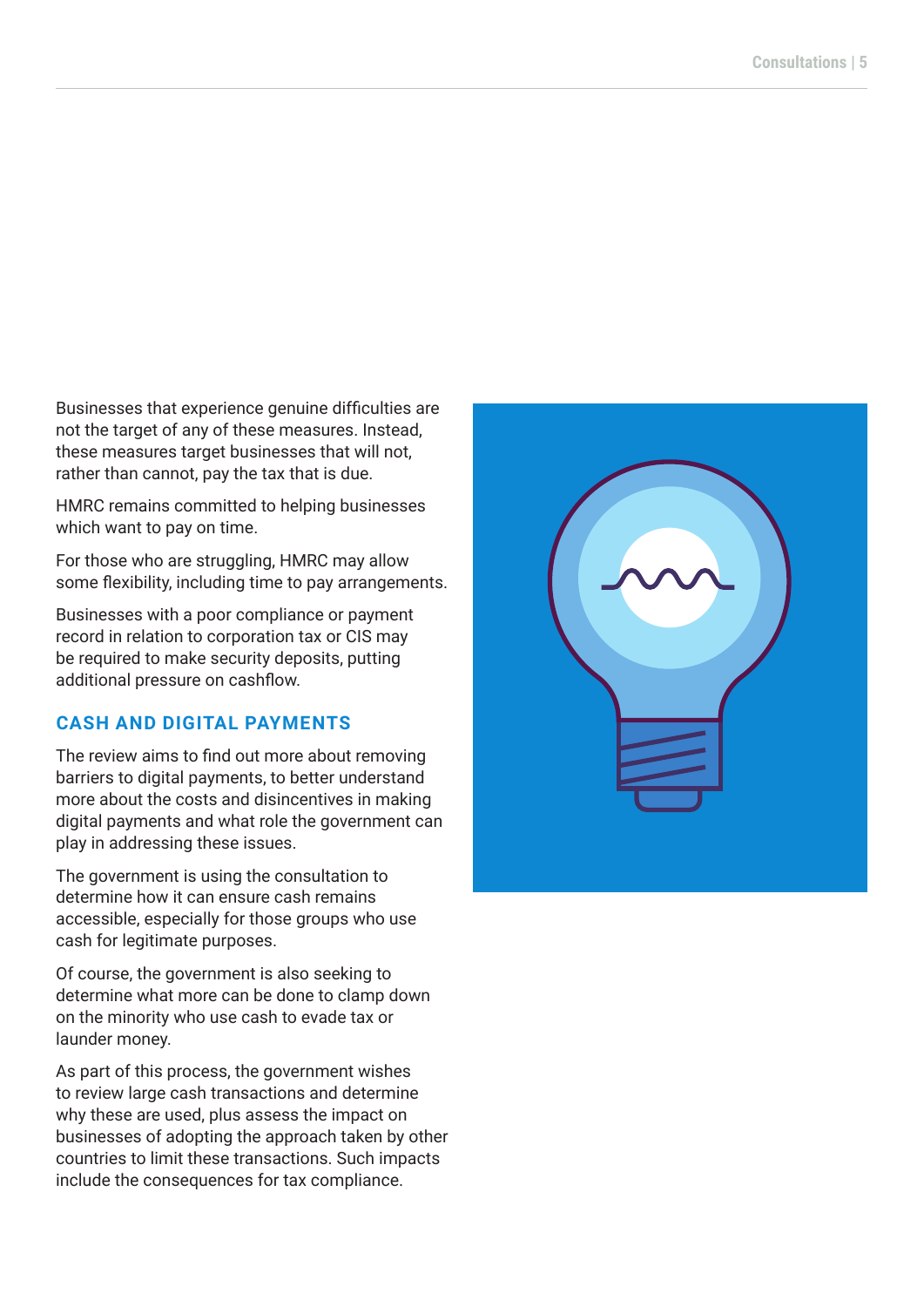

"Plastic waste is one of the great environmental scourges of our time."

- Theresa May

#### **TACKLING THE PLASTIC PROBLEM**

This consultation seeks to explore how changes to the tax system or charges could be used to reduce the amount of single-use plastics wasted by reducing unnecessary production, increasing reuse, and improving recycling. There will also be a focus on driving innovation in this area to achieve similar outcomes.

The intention is to review the whole supply chain, from production and retail, through to consumption and disposal.

Therefore, many stakeholders may have a particular interest in this consultation, as opposed to only one part of the supply chain.

#### **ONLINE PLATFORMS' ROLE IN ENSURING TAX COMPLIANCE BY THEIR USERS**

Online platforms and marketplaces have created avenues for individuals to earn money, but they may never have earned money without an employer to act as an intermediary between them and HMRC before.

The consequences of this are that some individuals may find it difficult to understand and meet their tax obligations.

The term online platform can be quite broad but in essence will cover platforms that:

- facilitate the sharing economy, for example, by allowing people to earn money from resources they are not constantly using, such as cars or parking spaces
- assist the gig economy, for example, by allowing people to use their time and resources to generate income; or more simply
- connect buyers with individuals or businesses offering services or goods for sale.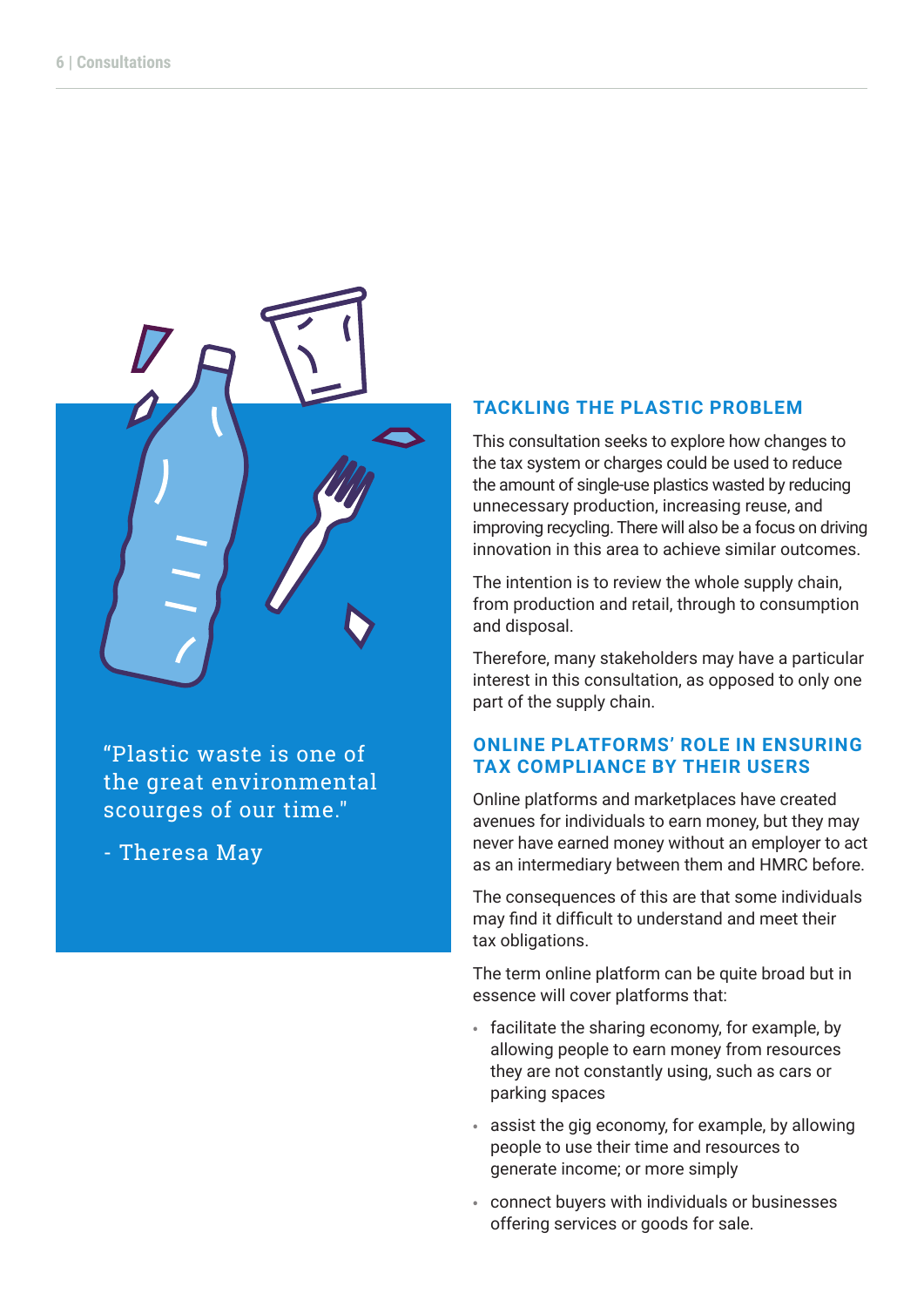The consultation aims to develop a better system to help these individuals comply with their tax obligations and limit opportunities for the minority who seek to avoid paying tax.

#### **ENTERPRISE INVESTMENT SCHEME KNOWLEDGE-INTENSIVE FUND**

The purpose of this consultation is to aid knowledge-intensive firms which have high growth potential but are research and development and capital intensive and, therefore, they may have the most dificulty obtaining the capital they need to scale up.

It attempts to review the possibility of a new enterprise investment scheme fund structure aimed at improving the supply of capital to such companies.

There is a need to build the government's understanding of the capital gap that knowledgeintensive companies face, and the consultation seeks views on the best way of closing that gap.

#### **BUSINESS RATES**

The government announced plans at Autumn Budget 2017 to reform the business rates revaluation cycle by increasing the frequency of valuations to every three years following the next revaluation.

The chancellor announced at Spring Statement 2018 that the next revaluation of business rates would be brought forward by one year to 2021, four years after the last revaluation. The aim is that ratepayers can supposedly benefit from three-year revaluations at the earliest point. It will be based on market rental values on 1 April 2019.



#### **CORPORATE TAX AND THE DIGITAL ECONOMY**

The consultation process regarding corporate tax and the digital economy had already closed by Spring Statement 2018.

However, an updated position paper was published by the government which highlighted several key points and views from the review.

The participation and engagement of users is an important aspect of value creation for certain digital business models, and is likely to be reflected through several channels, such as the provision of content or as a contribution to certain intangibles such as brand.

The preferred and most sustainable solution to this challenge is reform of the international corporate tax framework to reflect the value of user participation.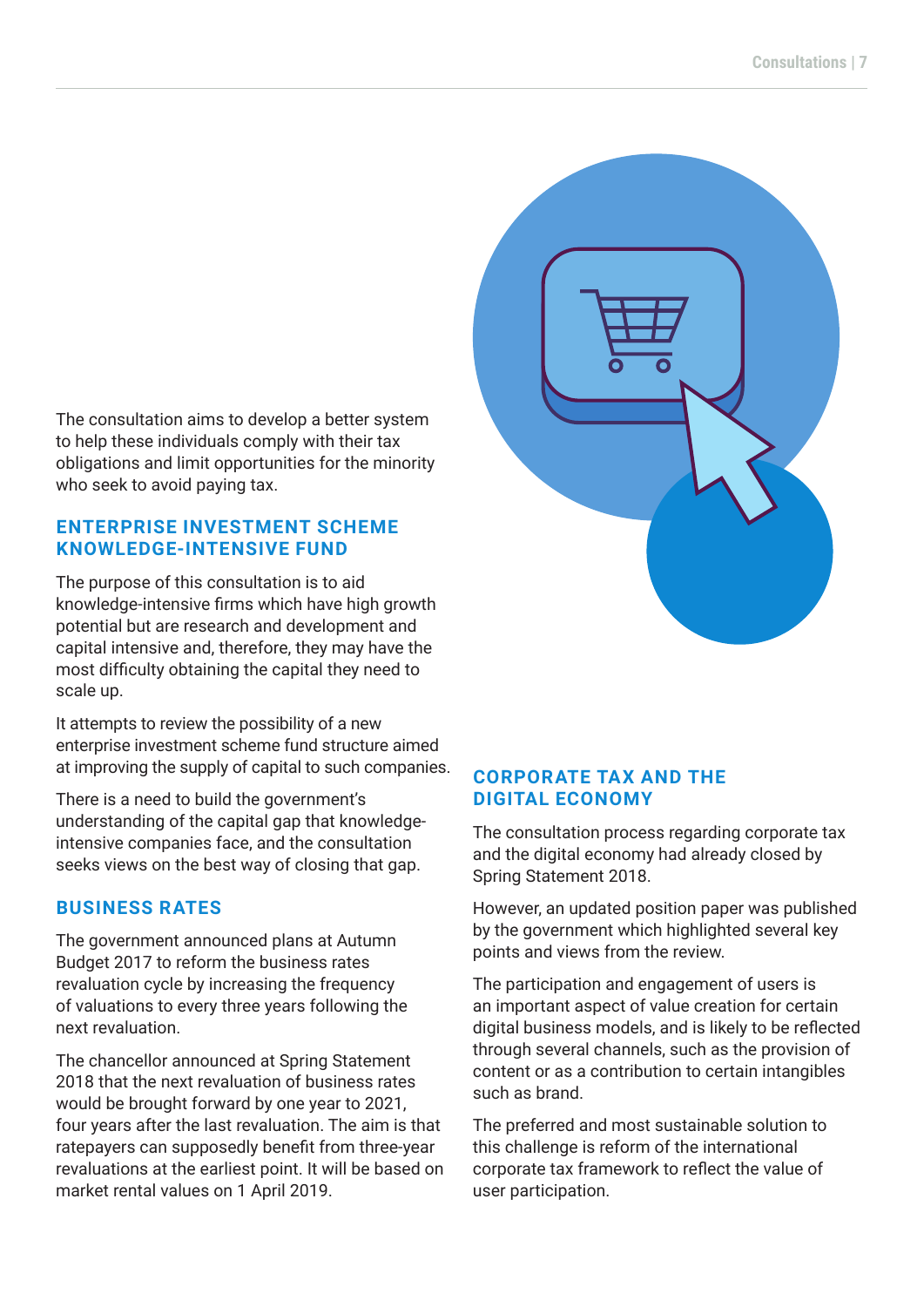It is important the members of the OECD's Inclusive Framework make progress in developing multilateral solutions. To assist this process, the paper sets out some of the government's initial considerations on what this could include.

As set out at Autumn Budget 2017, in the absence of such reform, there is a need to consider interim measures such as revenue-based taxes.

The paper explores some of the important considerations regarding the scope and design of an interim measure, and the steps that could be taken to ensure it is well targeted and protects startups and growth companies.

The government still thinks there are benefits to implementing an interim measure on a multilateral basis and it intends to work closely with the EU and international partners on this issue.

#### **VAT REGISTRATION THRESHOLD**

The government is concerned that the current design of the VAT registration threshold may be disincentivising small businesses from growing their business and improving productivity.

The chancellor has previously reported that the UK had the highest threshold in the OECD and the government had concerns about the cliff-edge nature of the threshold.

In general terms, if the taxable turnover of a business in a 12-month period exceeds the threshold (currently £85,000 until March 2020) the business must register and account for VAT.

There is growing evidence that the cliff-edge nature of the VAT threshold acts as a disincentive for small business owners who want to expand. This call for evidence and review is split into three parts:

- how the threshold might currently affect business growth
- the burdens created by the VAT regime at the point of registration, and why businesses might manage their turnover to avoid registering
- the possible policy solutions, based on international and domestic examples.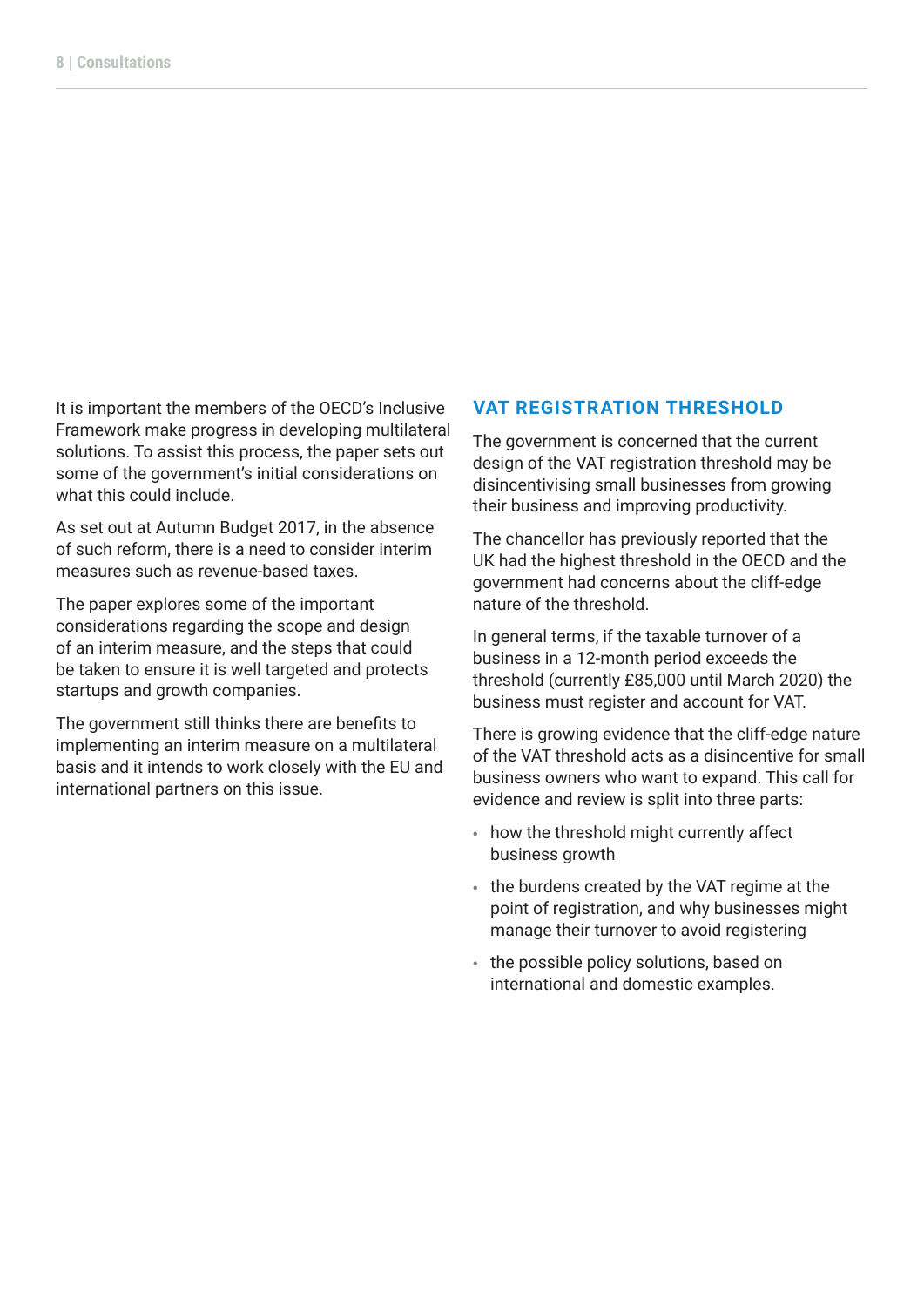

#### **VAT COLLECTION**

The government seeks to ensure a level playing field, by removing any unfair advantage overseas businesses may have over UK businesses.

HMRC estimates growth in online shopping has resulted in significant losses of VAT. It is estimated that between £1 billion and £1.5 billion was lost in 2015/16.

The government introduced packages of measures at both Budget 2016 and Autumn Budget 2017 to tackle the issue of overseas businesses selling goods to UK consumers without paying the correct UK VAT.

In March 2017, HMRC published a call for evidence, seeking views on the feasibility of a 'split payment' collection method for VAT as a further step in preventing this type of non-compliance.

A new consultation has been launched on VAT split payment, which seeks to determine steps that could be undertaken to allow VAT to be extracted from overseas sellers.

The thrust of the measure will be to harness new technology in the payments industry to collect VAT on online sales in real time and transfer it directly to HMRC.

There appears to be little immediate impact for businesses which conduct their trade entirely within the UK, but businesses trading internationally could face additional VAT compliance issues.

"Impact of VAT and air passenger duty in Northern Ireland to be reviewed."

#### **VAT, AIR PASSENGER DUTY AND TOURISM IN NORTHERN IRELAND**

Tourism makes a valuable contribution to the economy in both Northern Ireland and the rest of the UK. Concerns have been raised about the impact of VAT and air passenger duty (APD) on tourism, particularly in Northern Ireland.

The geographical situation of Northern Ireland, with a shared land border, and lower rates of VAT in the Republic of Ireland on certain tourism-related items and no air travel tax (the Republic of Ireland's equivalent of APD) are particular concerns.

The government wants further evidence to understand the concerns about the sector, that demonstrates the significance of any impacts of VAT or APD on tourism, or that helps show how VAT or APD might be used to support the growing success of tourism in Northern Ireland.

> **CONTACT US TO DISCUSS SPRING STATEMENT 2018**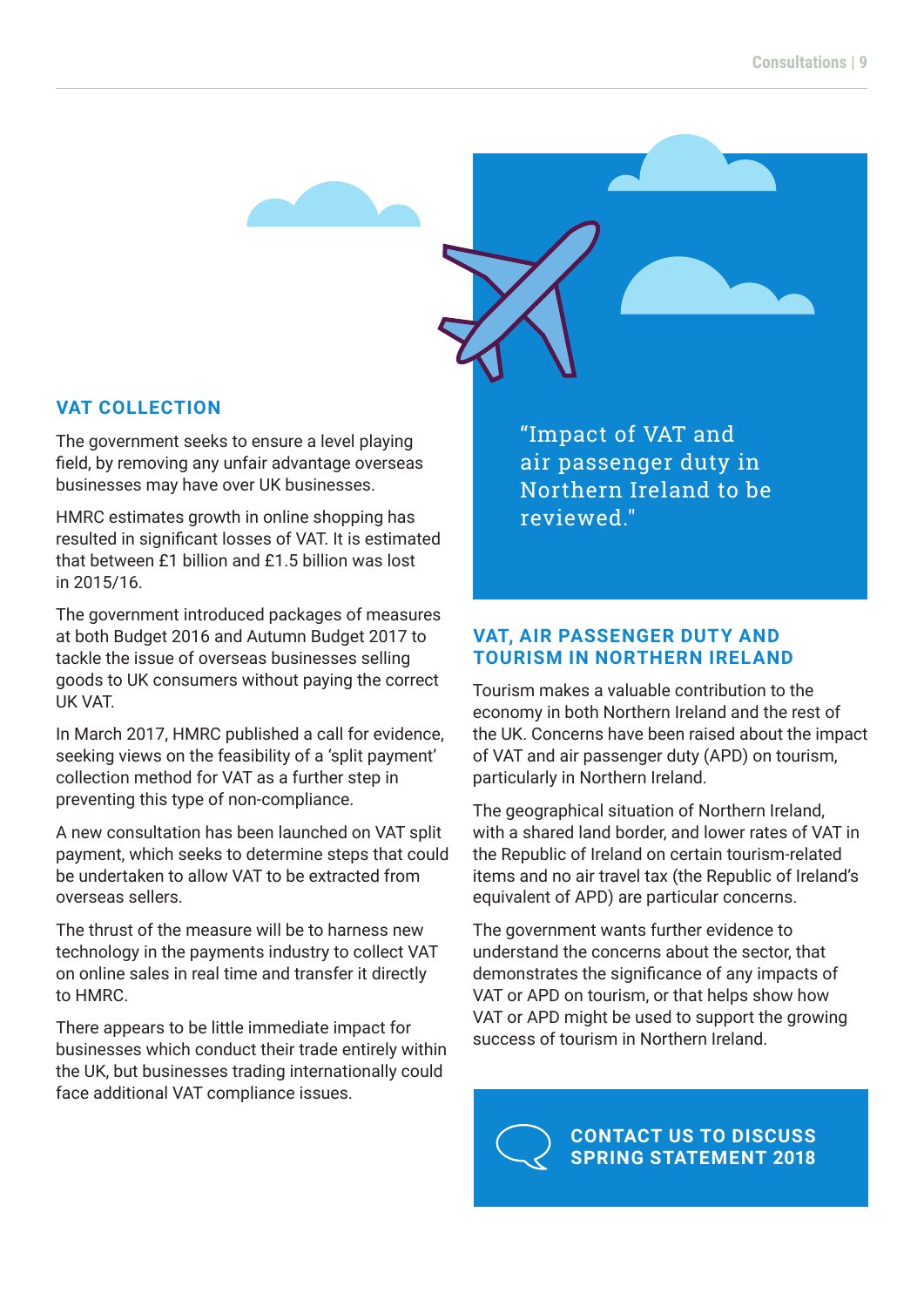# UPCOMING CHANGES

#### **DIVIDENDS**

The tax-free dividend allowance will reduce from £5,000 to £2,000 from 6 April 2018.

#### **INCOME TAX RATES**

The bands and rates at which people in Scotland pay income tax have been changed for 2018/19, but it will be business as usual for taxpayers in the rest of the UK.

**The following income tax bands and thresholds will be in place from 6 April 2018 (table 1,2 and 3 next page).**

#### **AUTO-ENROLMENT**

Businesses need to be aware that from 6 April 2018, the minimum employer contribution towards an employee's workplace pension will increase from 1% to 2%.

These contributions are usually mandatory for workers aged between 22 and state pension age, earning more than £10,000 a year.



#### **NATIONAL LIVING WAGE AND NATIONAL MINIMUM WAGE**

National minimum wage rates for all ages and apprentices are increasing from 1 April 2018.

For 18 to 20-year-olds and 21 to 24-year-olds, it will be the largest increase in a decade.

#### **National living wages and national minimum wages rates**

- 25 and over £7.83
- $21 24 27.38$
- $18-20 5.90$
- Under 18 £4.20
- Apprentice\* £3.70

\* If under 19 or in first year of apprenticeship.

#### **PENSIONS**

Pensions escaped an overhaul in Autumn Budget 2017 as the chancellor opted to leave the current system unchanged, apart from an increase to the lifetime allowance.

The lifetime allowance, which is the maximum amount an individual can draw from pensions without incurring extra tax charges, rises to £1.03 million from 6 April 2018.

#### **ISAS**

The overall annual ISA subscription limit remains at £20,000, although the Junior ISA allowance increases to £4,260 from 6 April 2018.

The £20,000 limit may also be used to invest in a Lifetime ISA, which has a maximum allowance in 2018/19 of £4,000.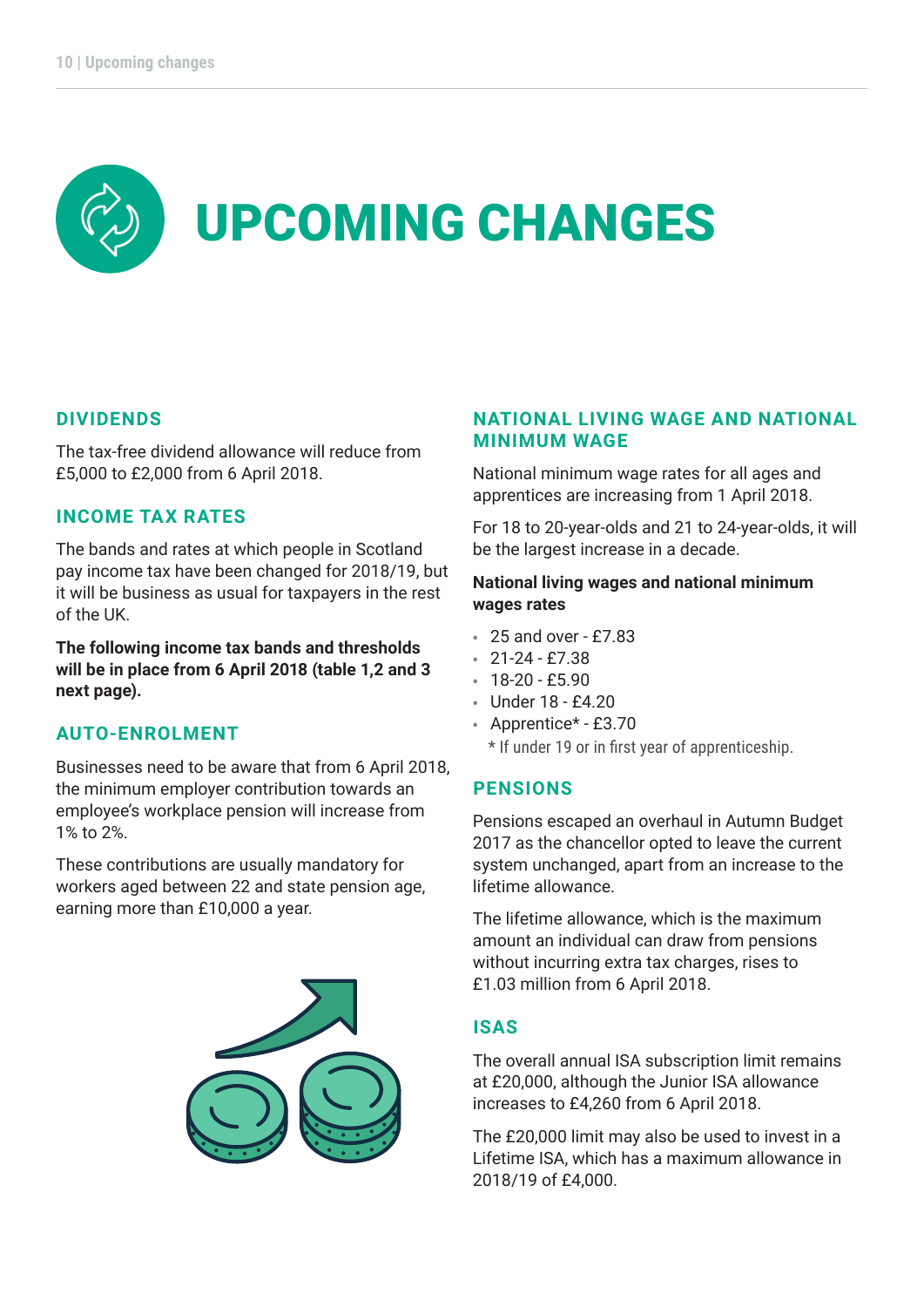|                                       | 2018/19            | 2017/18            |
|---------------------------------------|--------------------|--------------------|
| Starting rate* of 0% on savings up to | £5,000             | £5,000             |
| Basic rate band                       | £34,500            | £33,500            |
| Higher rate band                      | £34,501 - £150,000 | £33,501 - £150,000 |
| Additional rate band                  | Over £150,000      | Over £150,000      |
| Basic rate                            | 20%                | 20%                |
| Higher rate                           | 40%                | 40%                |
| <b>Additional rate</b>                | 45%                | 45%                |
| Dividend ordinary rate                | 7.5%               | 7.5%               |
| Dividend upper rate                   | 32.5%              | 32.5%              |
| Dividend additional rate              | 38.1%              | 38.1%              |

#### **Table 1 - Taxable income bands and tax rates**

\* The starting rate does not apply if taxable non-saving income exceeds the starting rate limit.

#### **Table 2 - Allowances that reduce taxable income or are not taxable**

|                             | 2018/19 | 2017/18 |
|-----------------------------|---------|---------|
| Personal allowance*         | £11,850 | £11,500 |
| Personal savings allowance: |         |         |
| Basic rate taxpayer         | £1,000  | £1,000  |
| Higher rate taxpayer        | £500    | £500    |
| Dividend allowance          | £2,000  | £5,000  |
| Marriage allowance**        | £1,185  | £1,150  |
| Trading allowance***        | £1,000  | £1,000  |
| Property allowance***       | £1,000  | £1,000  |
| Rent a room allowance       | £7,500  | £7,500  |
| Blind person's allowance    | £2,390  | £2,320  |

The personal allowance is reduced by £1 for each £2 of income from £100,000 to £123,700 (2017/18, £123,000). \*

\*\* Any unused personal allowance maybe transferred to a spouse or civil partner who is not liable to higher or additional rate tax.

\*\*\* Note that landlords and traders with gross income from this source in excess of £1,000 can deduct the allowance from their gross income as an alternative to claiming expenses.

#### **Table 3 - Scotland**

| <b>Band</b>          | Taxable income 2018/19 | Rate* |
|----------------------|------------------------|-------|
| Personal allowance** | Up to £11,850          | $0\%$ |
| Starter rate***      | £11,851 to £13,850     | 19%   |
| <b>Basic rate</b>    | £13,851 to £24,000     | 20%   |
| Intermediate rate*** | £24,001 to £43,430     | 21%   |
| Higher rate          | £43,431 to £150,000    | 41%   |
| Top rate             | Above £150,000         | 46%   |

- \* Non-savings, non-dividend.
- \*\* The personal allowance is reduced by £1 for each £2 of income from £100,000 to £123,700 (2017/18, £123,000).
- \*\*\* Indicates the two new bands being introduced.